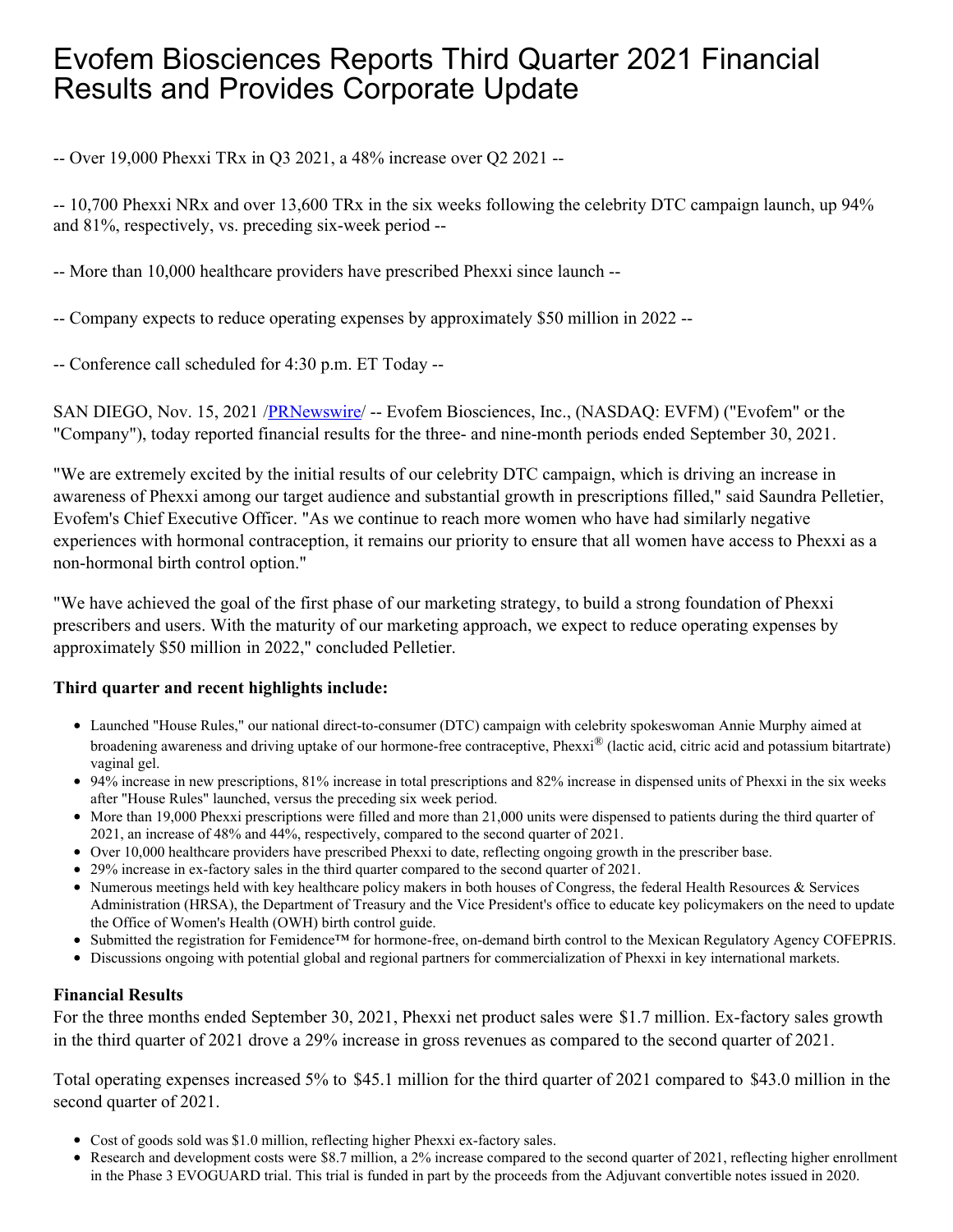- Selling and marketing costs were \$30.5 million, a 12% increase compared to the second quarter of 2021 due primarily to higher media expenses related to the "House Rules" DTC marketing campaign.
- General and administrative costs were \$5.0 million, a 23% decrease compared to the second quarter of 2021, primarily due to reductions in payroll-related expenses, including stock-based compensation and headcount.

As a result, loss from operations was \$43.4 million for the three months ended September 30, 2021.

Total other expense, net, was \$30.7 million in the third quarter of 2021, and mainly included a \$29.5 million change in fair value as a result of mark-to-market adjustments related to the convertible notes issued under the April 2020 agreement and \$1.2 million in interest expense.

Net loss attributable to common stockholders was \$74.1 million, or \$(0.48) per share, for the quarter ended September 30, 2021.

Cash and cash equivalents were \$14.9 million at September 30, 2021. In addition, at September 30, 2021, \$9.0 million in restricted cash from the Adjuvant notes was available for use.

## **Subsequent Material Event**

In October 2021, Evofem strengthened its balance sheet with \$10 million in gross proceeds from the sale of Series B Convertible Preferred Stock to an institutional investor.

## **Conference Call**

As previously announced, the Evofem management team will host a conference call to discuss its financial results for the second quarter ended September 30, 2021 and business highlights on Monday, November 15, 2021 at 4:30 p.m. ET (1:30 p.m. PT).

The webcast (live and archived) and related slide presentation can be accessed through [https://evofem.investorroom.com/2021Q3Results](https://c212.net/c/link/?t=0&l=en&o=3359493-1&h=4280195162&u=https%3A%2F%2Fevofem.investorroom.com%2F2021Q3Results&a=https%3A%2F%2Fevofem.investorroom.com%2F2021Q3Results) or [https://edge.media-server.com/mmc/p/xmw874kh](https://c212.net/c/link/?t=0&l=en&o=3359493-1&h=29040006&u=https%3A%2F%2Fedge.media-server.com%2Fmmc%2Fp%2Fxmw874kh&a=https%3A%2F%2Fedge.media-server.com%2Fmmc%2Fp%2Fxmw874kh).

Please connect to the webcast at least 15 minutes prior to the start of the call to download any software that may be required.

If participating by phone, please dial in approximately 15 minutes prior to the start of the call using (866) 503-5561 (U.S. toll-free) or (253) 336-2965, and referring to conference ID 7464495.

A telephone replay will be available for 24 hours after the call at (855) 859-2056 (U.S.) or (404) 537-3406 (International), conference ID 7464495.

### **About Evofem Biosciences, Inc.**

Evofem Biosciences, Inc., (NASDAQ: EVFM) is developing and commercializing innovative products to address unmet needs in women's sexual and reproductive health, including hormone-free, woman-controlled contraception and protection from certain sexually transmitted infections (chlamydia and gonorrhea). The Company's first FDA-approved product, Phexxi, is a hormone-free, on-demand prescription contraceptive vaginal gel. It comes in a box of 12 pre-filled applicators and is applied 0-60 minutes before each act of sex. Learn more at phexxi.com and evofem.com.

*Phexxi® is a registered trademark and Femidence™ is a trademark of Evofem Biosciences.*

## **Forward-Looking Statements**

This press release includes "forward-looking statements," within the meaning of the safe harbor for forward-looking statements provided by Section 21E of the Securities Exchange Act of 1934, as amended, and the Private Securities Litigation Reform Act of 1995 including, without limitation, statements, evaluations and judgments related to potential growth, momentum and trajectory, the ongoing and future impact of the "House Rules" campaign, matters relating to the ongoing development of EVO100, matters relating to regulatory reform for contraceptive coverage, and expected reductions in operating expenses. Various factors could cause actual results to differ materially from those discussed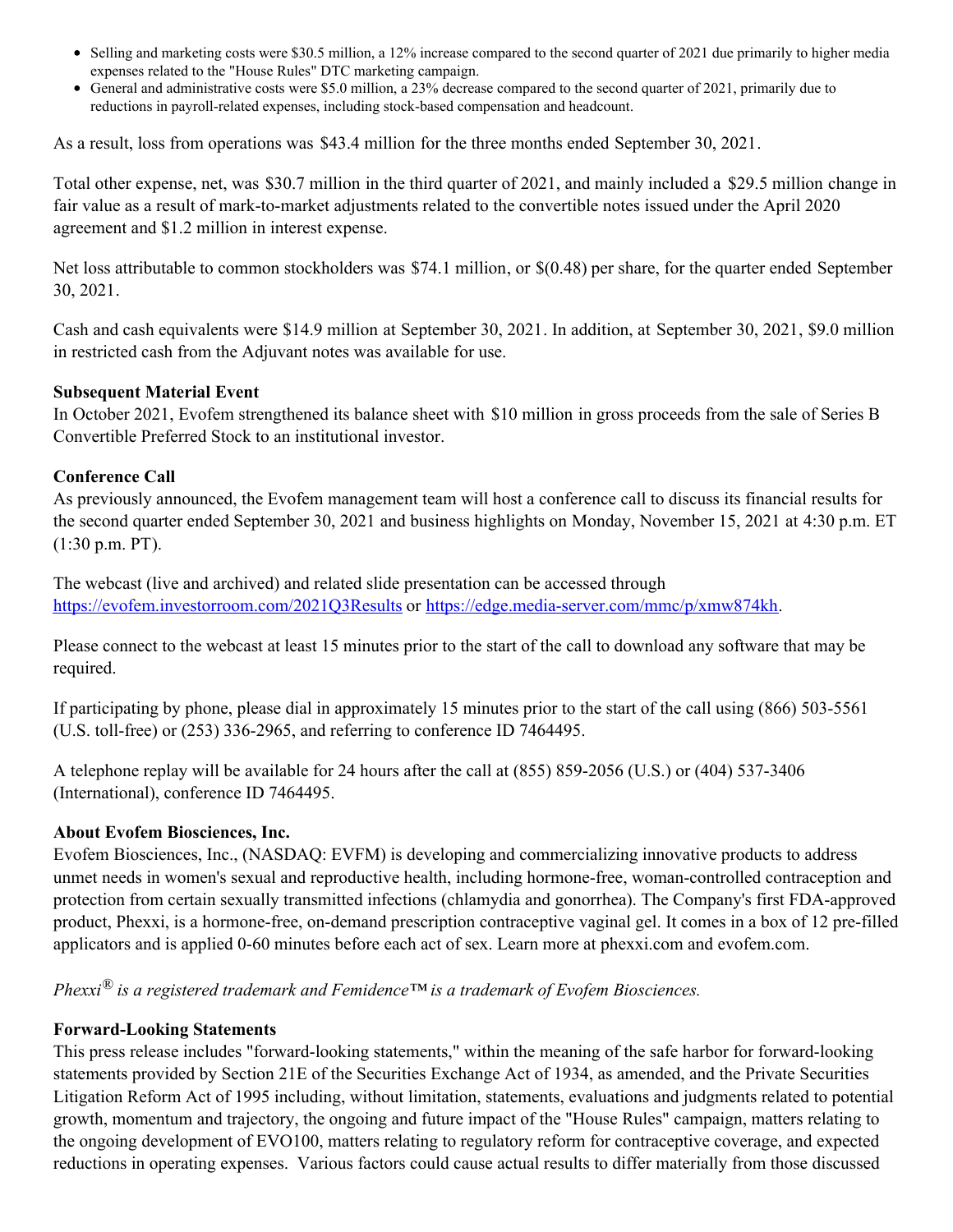or implied in the forward-looking statements, and you are cautioned not to place undue reliance on these forwardlooking statements, which are current only as of the date of this press release. Each of these forward-looking statements involves risks and uncertainties. Important factors that could cause actual results to differ materially from those discussed or implied in the forward-looking statements, or that could impair the value of Evofem Biosciences' assets and business, are disclosed in the Company's SEC filings, including its Annual Report on Form 10-K for the year ended December 31, 2020 filed with the SEC on March 4, 2021. All forward-looking statements are expressly qualified in their entirety by such factors. The Company does not undertake any duty to update any forward-looking statement except as required by law.

#### **Investor Relations Contact Media Contact**

| Amy Raskopf                   | Ellen Thomas             |
|-------------------------------|--------------------------|
| Evofem Biosciences, Inc.      | Evofem Biosciences, Inc. |
| $araskopf(\alpha)$ evofem.com | ethomas@evofem.com       |
| Mobile: (917) 673-5775        | Mobile: (718) 490-3248   |

(Tables follow)

#### **EVOFEM BIOSCIENCES, INC. AND SUBSIDIARIES**

#### **CONDENSED CONSOLIDATED BALANCE SHEET DATA**

(Unaudited)

(In thousands)

|                                      | <b>September 30, 2021</b> |           | <b>December 31, 2020</b> |         |
|--------------------------------------|---------------------------|-----------|--------------------------|---------|
| Cash and cash equivalents            | \$                        | 14,856    | \$                       | 48,892  |
| Restricted cash                      |                           | 9,384     |                          | 22,559  |
| Trade accounts receivable, net       |                           | 4,031     |                          | 1,067   |
| Total current liabilities            |                           | 94,687    |                          | 77,283  |
| <b>Total liabilities</b>             |                           | 126,254   |                          | 108,621 |
| Total stockholders' equity (deficit) |                           | (58, 827) |                          | 1,347   |

#### **EVOFEM BIOSCIENCES, INC. AND SUBSIDIARIES**

#### **CONDENSED CONSOLIDATED STATEMENTS OF OPERATIONS**

(Unaudited)